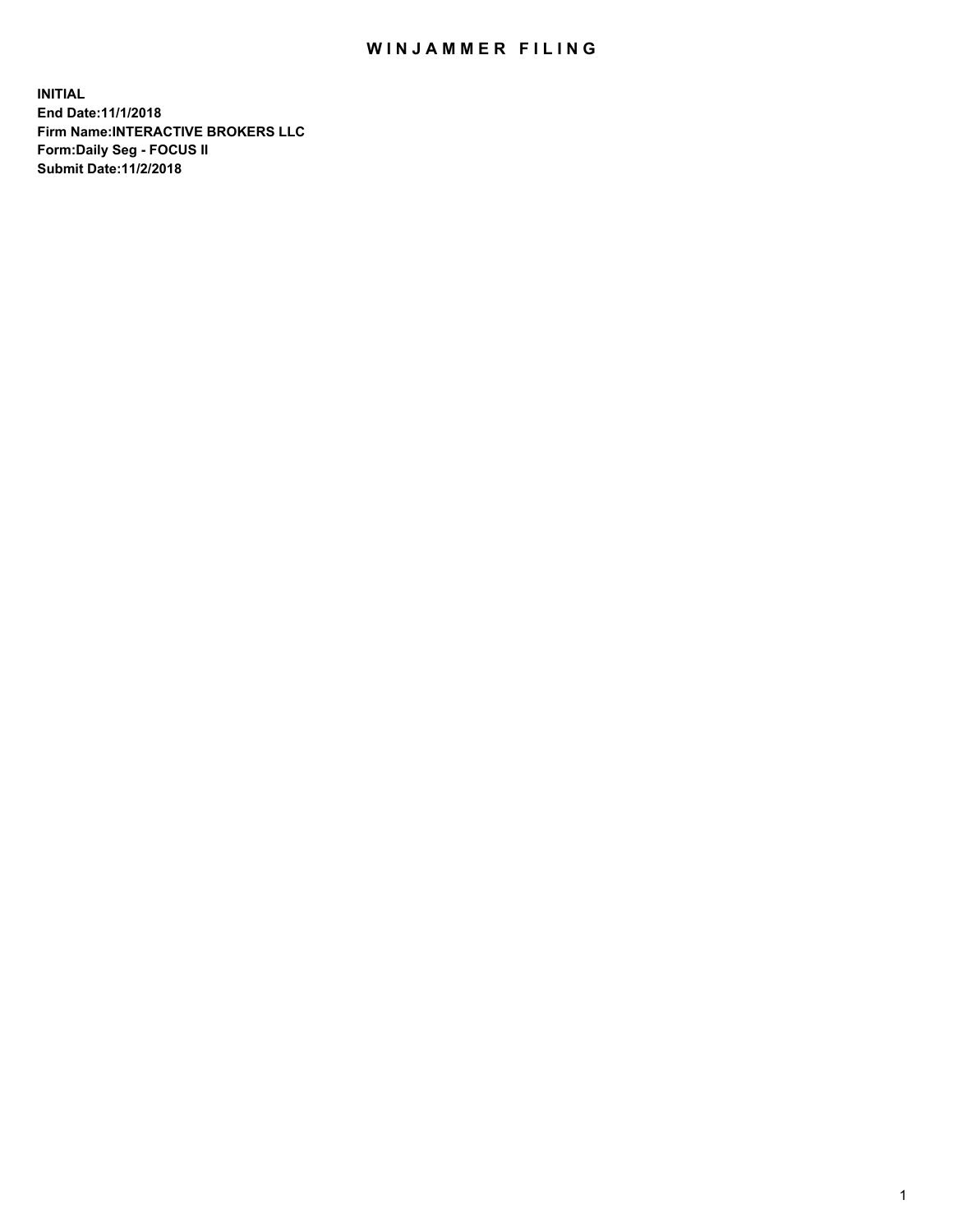**INITIAL End Date:11/1/2018 Firm Name:INTERACTIVE BROKERS LLC Form:Daily Seg - FOCUS II Submit Date:11/2/2018 Daily Segregation - Cover Page**

| Name of Company                                                                                                                                                                                                                                                                                                                | <b>INTERACTIVE BROKERS LLC</b>                                                                  |
|--------------------------------------------------------------------------------------------------------------------------------------------------------------------------------------------------------------------------------------------------------------------------------------------------------------------------------|-------------------------------------------------------------------------------------------------|
| <b>Contact Name</b>                                                                                                                                                                                                                                                                                                            | <b>James Menicucci</b>                                                                          |
| <b>Contact Phone Number</b>                                                                                                                                                                                                                                                                                                    | 203-618-8085                                                                                    |
| <b>Contact Email Address</b>                                                                                                                                                                                                                                                                                                   | jmenicucci@interactivebrokers.c<br>om                                                           |
| FCM's Customer Segregated Funds Residual Interest Target (choose one):<br>a. Minimum dollar amount: ; or<br>b. Minimum percentage of customer segregated funds required:% ; or<br>c. Dollar amount range between: and; or<br>d. Percentage range of customer segregated funds required between:% and%.                         | $\overline{\mathbf{0}}$<br>$\overline{\mathbf{0}}$<br>155,000,000 245,000,000<br>0 <sub>0</sub> |
| FCM's Customer Secured Amount Funds Residual Interest Target (choose one):<br>a. Minimum dollar amount: ; or<br>b. Minimum percentage of customer secured funds required:% ; or<br>c. Dollar amount range between: and; or<br>d. Percentage range of customer secured funds required between:% and%.                           | $\overline{\mathbf{0}}$<br>$\pmb{0}$<br>80,000,000 120,000,000<br>00                            |
| FCM's Cleared Swaps Customer Collateral Residual Interest Target (choose one):<br>a. Minimum dollar amount: ; or<br>b. Minimum percentage of cleared swaps customer collateral required:% ; or<br>c. Dollar amount range between: and; or<br>d. Percentage range of cleared swaps customer collateral required between:% and%. | $\overline{\mathbf{0}}$<br>$\underline{\mathbf{0}}$<br>0 <sub>0</sub><br>00                     |

Attach supporting documents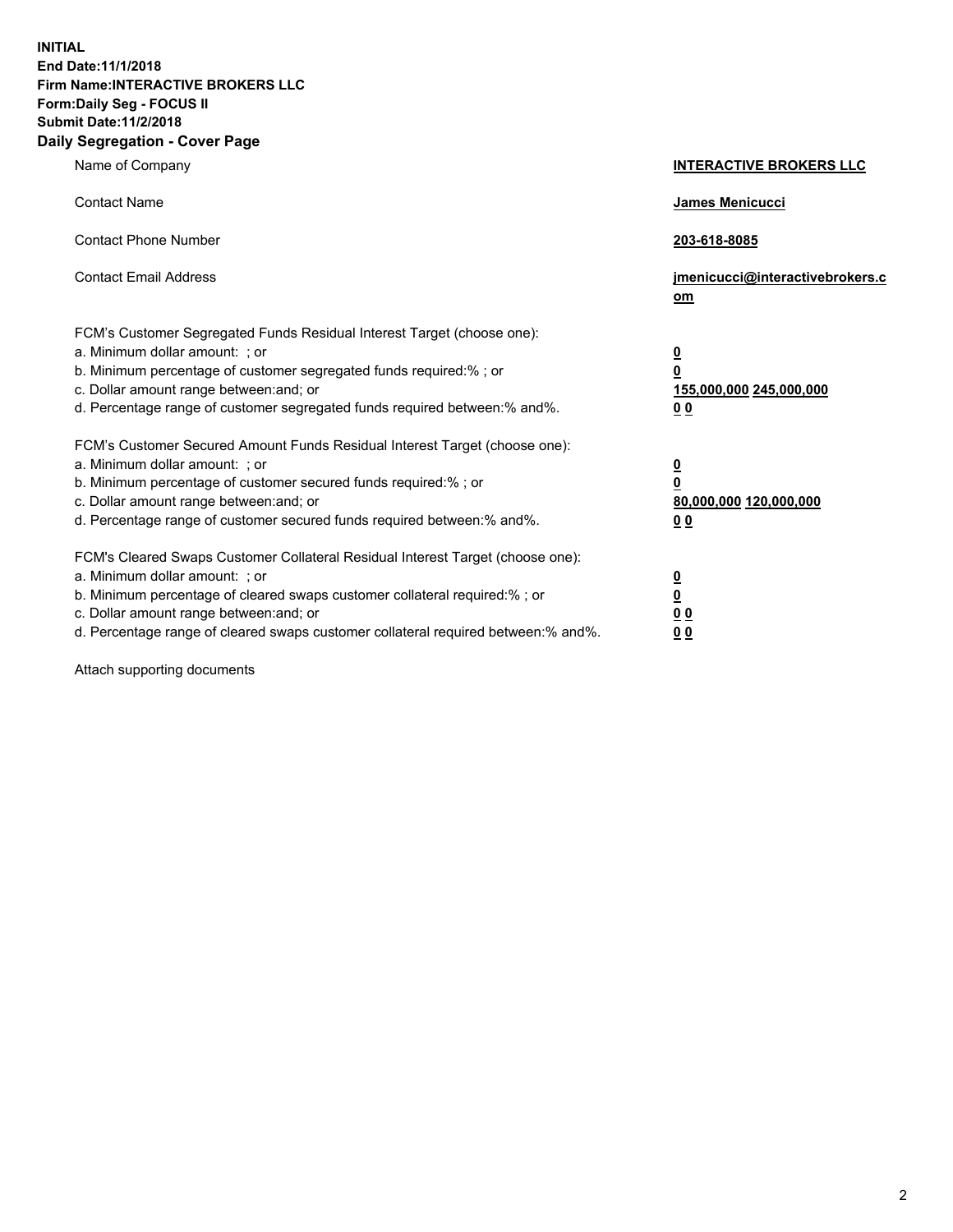## **INITIAL End Date:11/1/2018 Firm Name:INTERACTIVE BROKERS LLC Form:Daily Seg - FOCUS II Submit Date:11/2/2018 Daily Segregation - Secured Amounts**

|                | Daily Ocglegation - Occuled Aniounts                                                              |                                                      |
|----------------|---------------------------------------------------------------------------------------------------|------------------------------------------------------|
|                | Foreign Futures and Foreign Options Secured Amounts                                               |                                                      |
|                | Amount required to be set aside pursuant to law, rule or regulation of a foreign                  | $0$ [7305]                                           |
|                | government or a rule of a self-regulatory organization authorized thereunder                      |                                                      |
| $\mathbf{1}$ . | Net ledger balance - Foreign Futures and Foreign Option Trading - All Customers                   |                                                      |
|                | A. Cash                                                                                           | 472,309,597 [7315]                                   |
|                | B. Securities (at market)                                                                         | $0$ [7317]                                           |
| 2.             | Net unrealized profit (loss) in open futures contracts traded on a foreign board of trade         | -25,797,466 [7325]                                   |
| 3.             | Exchange traded options                                                                           |                                                      |
|                | a. Market value of open option contracts purchased on a foreign board of trade                    | 48,191 [7335]                                        |
|                | b. Market value of open contracts granted (sold) on a foreign board of trade                      | -76,923 [7337]                                       |
| 4.             | Net equity (deficit) (add lines 1.2. and 3.)                                                      | 446,483,399 [7345]                                   |
| 5.             | Account liquidating to a deficit and account with a debit balances - gross amount                 | 11,996 [7351]                                        |
|                | Less: amount offset by customer owned securities                                                  | 0 [7352] 11,996 [7354]                               |
| 6.             | Amount required to be set aside as the secured amount - Net Liquidating Equity                    | 446,495,395 [7355]                                   |
|                | Method (add lines 4 and 5)                                                                        |                                                      |
| 7.             | Greater of amount required to be set aside pursuant to foreign jurisdiction (above) or line<br>6. | 446,495,395 [7360]                                   |
|                | FUNDS DEPOSITED IN SEPARATE REGULATION 30.7 ACCOUNTS                                              |                                                      |
| 1.             | Cash in banks                                                                                     |                                                      |
|                | A. Banks located in the United States                                                             | 66,937,169 [7500]                                    |
|                | B. Other banks qualified under Regulation 30.7                                                    | 0 [7520] 66,937,169 [7530]                           |
| 2.             | Securities                                                                                        |                                                      |
|                | A. In safekeeping with banks located in the United States                                         | 398,017,788 [7540]                                   |
|                | B. In safekeeping with other banks qualified under Regulation 30.7                                | 0 [7560] 398,017,788 [7570]                          |
| 3.             | Equities with registered futures commission merchants                                             |                                                      |
|                | A. Cash                                                                                           | $0$ [7580]                                           |
|                | <b>B.</b> Securities                                                                              | $0$ [7590]                                           |
|                | C. Unrealized gain (loss) on open futures contracts                                               | $0$ [7600]                                           |
|                | D. Value of long option contracts                                                                 | $0$ [7610]                                           |
|                | E. Value of short option contracts                                                                | 0 [7615] 0 [7620]                                    |
| 4.             | Amounts held by clearing organizations of foreign boards of trade                                 |                                                      |
|                | A. Cash                                                                                           | $0$ [7640]                                           |
|                | <b>B.</b> Securities                                                                              | $0$ [7650]                                           |
|                | C. Amount due to (from) clearing organization - daily variation                                   | $0$ [7660]                                           |
|                | D. Value of long option contracts                                                                 | $0$ [7670]                                           |
|                | E. Value of short option contracts                                                                | 0 [7675] 0 [7680]                                    |
| 5.             | Amounts held by members of foreign boards of trade                                                |                                                      |
|                | A. Cash                                                                                           | 114,658,109 [7700]                                   |
|                | <b>B.</b> Securities                                                                              | $0$ [7710]                                           |
|                | C. Unrealized gain (loss) on open futures contracts                                               | $-16,565,518$ [7720]                                 |
|                | D. Value of long option contracts                                                                 | 48,191 [7730]                                        |
|                | E. Value of short option contracts                                                                | <mark>-76,923</mark> [7735] <b>98,063,859</b> [7740] |
| 6.             | Amounts with other depositories designated by a foreign board of trade                            | 0 [7760]                                             |
| 7.             | Segregated funds on hand                                                                          | $0$ [7765]                                           |
| 8.             | Total funds in separate section 30.7 accounts                                                     | 563,018,816 [7770]                                   |
| 9.             | Excess (deficiency) Set Aside for Secured Amount (subtract line 7 Secured Statement               | 116,523,421 [7380]                                   |
|                | Page 1 from Line 8)                                                                               |                                                      |
| 10.            | Management Target Amount for Excess funds in separate section 30.7 accounts                       | 80,000,000 [7780]                                    |
| 11.            | Excess (deficiency) funds in separate 30.7 accounts over (under) Management Target                | 36,523,421 [7785]                                    |
|                |                                                                                                   |                                                      |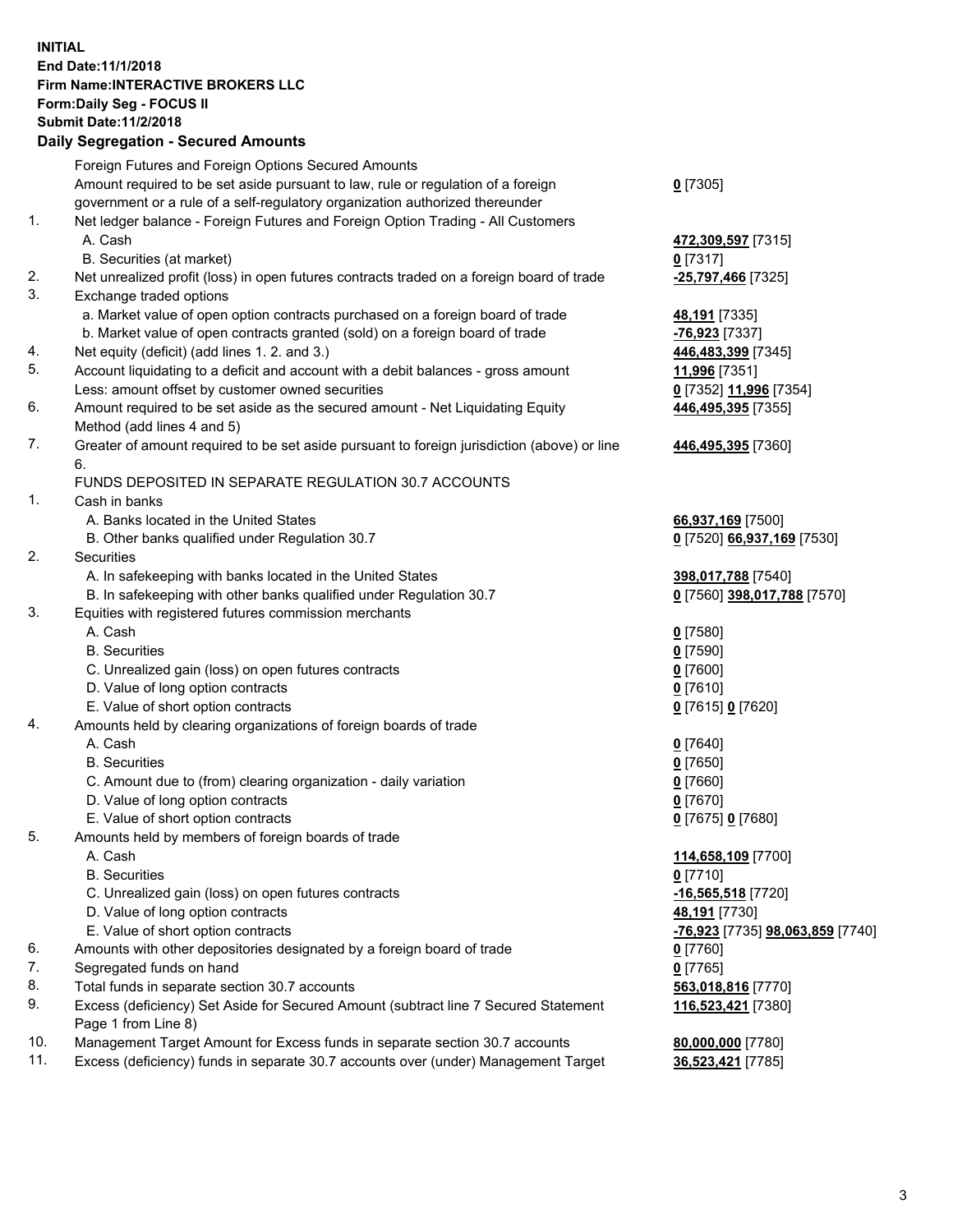**INITIAL End Date:11/1/2018 Firm Name:INTERACTIVE BROKERS LLC Form:Daily Seg - FOCUS II Submit Date:11/2/2018 Daily Segregation - Segregation Statement** SEGREGATION REQUIREMENTS(Section 4d(2) of the CEAct) 1. Net ledger balance A. Cash **4,079,691,850** [7010] B. Securities (at market) **0** [7020] 2. Net unrealized profit (loss) in open futures contracts traded on a contract market **12,920,016** [7030] 3. Exchange traded options A. Add market value of open option contracts purchased on a contract market **462,179,679** [7032] B. Deduct market value of open option contracts granted (sold) on a contract market **-501,959,997** [7033] 4. Net equity (deficit) (add lines 1, 2 and 3) **4,052,831,548** [7040] 5. Accounts liquidating to a deficit and accounts with debit balances - gross amount **164,543** [7045] Less: amount offset by customer securities **0** [7047] **164,543** [7050] 6. Amount required to be segregated (add lines 4 and 5) **4,052,996,091** [7060] FUNDS IN SEGREGATED ACCOUNTS 7. Deposited in segregated funds bank accounts A. Cash **770,459,867** [7070] B. Securities representing investments of customers' funds (at market) **2,277,448,620** [7080] C. Securities held for particular customers or option customers in lieu of cash (at market) **0** [7090] 8. Margins on deposit with derivatives clearing organizations of contract markets A. Cash **10,007,790** [7100] B. Securities representing investments of customers' funds (at market) **1,388,049,856** [7110] C. Securities held for particular customers or option customers in lieu of cash (at market) **0** [7120] 9. Net settlement from (to) derivatives clearing organizations of contract markets **7,324,847** [7130] 10. Exchange traded options A. Value of open long option contracts **462,174,828** [7132] B. Value of open short option contracts **-501,973,870** [7133] 11. Net equities with other FCMs A. Net liquidating equity **0** [7140] B. Securities representing investments of customers' funds (at market) **0** [7160] C. Securities held for particular customers or option customers in lieu of cash (at market) **0** [7170] 12. Segregated funds on hand **0** [7150] 13. Total amount in segregation (add lines 7 through 12) **4,413,491,938** [7180] 14. Excess (deficiency) funds in segregation (subtract line 6 from line 13) **360,495,847** [7190] 15. Management Target Amount for Excess funds in segregation **155,000,000** [7194]

16. Excess (deficiency) funds in segregation over (under) Management Target Amount Excess

**205,495,847** [7198]